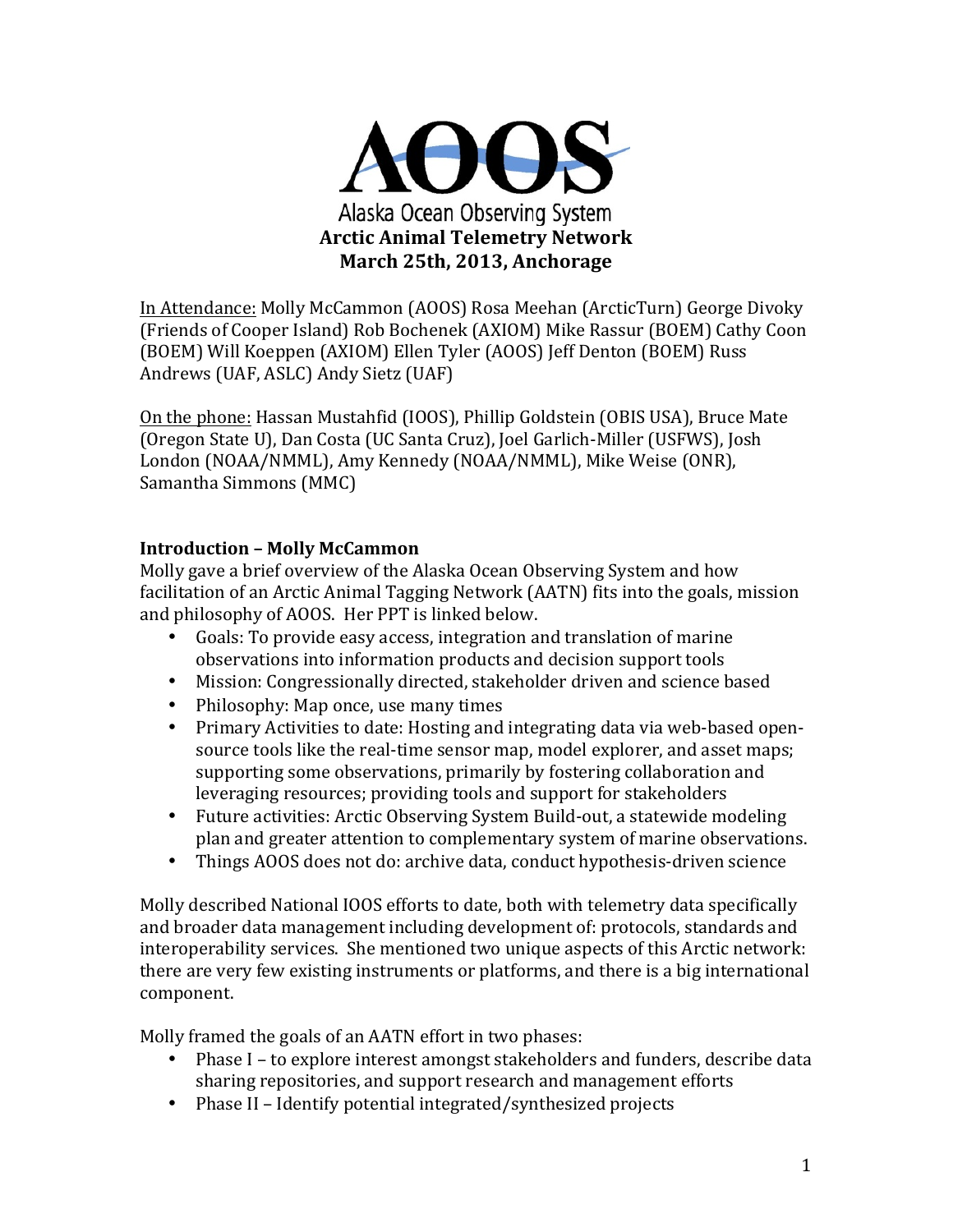## **Discussion**

Currently there are several factors driving interest in data synthesis projects. Scientists are interested in greater understanding and discovery of patterns and trends, and data accessibility standards are increasingly being levied on researchers and data collectors as a requirement for (federal, and even some foundation) funding. 

- One concern is that several separate data integration projects are spinning up and ultimately creating redundant systems.
- Redundancy is not bad, so long as data is interoperable and comprehensive.
- There may be an appearance of redundancy, but each portal is responding to distinct and diverse needs.
- Goal is for data systems to be complementary, which is challenging in practice and requires communication.
- There are lots of portals being built, but most of them are just repositories most don't focus on the needs of stakeholders collectively and do what is needed in terms of integration and facilitating analysis across different scales.
- If we can recover resources from what redundancy exists now, we could repurpose and leverage those efforts towards a systems approach to telemetry data integration.
- Ideally, stakeholder needs and desired end products could inform how (and what) data is collected and managed.

# **Agency Needs and Desired End Products**

USFWS (Joel Garlich-Miller)

- $\circ$  Ouick/easy visualization of spatial information (habitat needs) to evaluate potential impacts and make agency decisions (pulling this out of scientific publications is time-consuming and difficult and there can be a significant lag time between data gathering and publication).
- $\circ$  Spatial and temporal use by species
- o Ability to overlay various stressors
- Increased transparency within research community so that data collectors can cater collection strategies to researcher needs
- Information for contingency planning and disaster response

Navy ONR (Mike Weise)

- Navy is interested in marine mammal behavior and wellbeing based on federal requirement to monitor marine mammals in relation to their navy exercises
	- $\circ$  Particularly interested in physiological and behavioral responses to sound
- Arctic and Ocean Environment program has goals of "Safe, Stable, Arctic"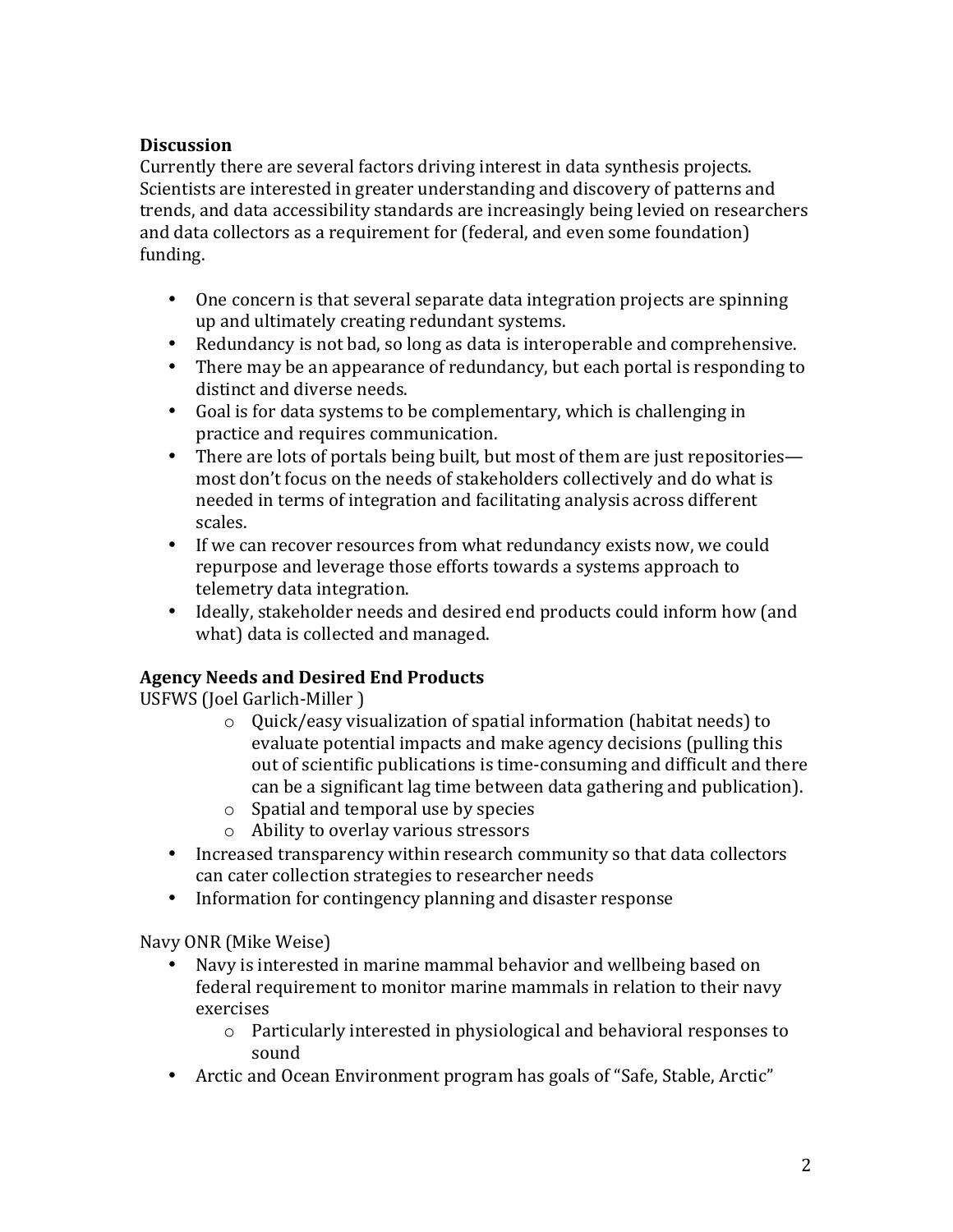- $\circ$  Interested in investigating new approaches for measuring Arctic environment such as animal telemetry
- $\circ$  Naval Oceanographic Office (NAVO), IOOS and TOPP successfully collaborated on a tagging project with distribution of real-time and historic data to NAVO modelers to demonstrate capability, but they had trouble finding funding or leveraging resources.
- Need to collaborate more closely with oceanographers
- Need one-stop-shop for tag data

BOEM (Jeff Denton) 

- Need science/observations to inform Environmental Impact Assessments and management decisions - driven by NEPA analysis framework
- Data must be highly scalable because BOEM is responsible for a wide range of activities from issuing site-specific permits all the way through development of multi-year leasing program planning
- Challenges: integrating across information types/sources (local knowledge, industry data, interagency)
- Interested in the potential to understand cumulative environmental stressors via animal telemetry
- Need consensus among PIs as analysis occurs
- Need derived products such as NMML's habitat polygons

### **Discussion**

It is important to distinguish between raw data and synthesized products. Raw data can be released earlier if PIs are willing, but it can be messy and agencies are often interested in the synthesized products. Need to look at how physical oceanographers deal with this – they often release raw data without any  $QA/QC$ with a "user-beware" disclaimer. Synthesized products are usually developed for a specific question or audience and may be static in one space/time. In the Arctic, time is a proxy for changing conditions. Could the AATN contribute to modeling efforts to hind-cast physical oceanographic parameters based on greater understanding of animal behavior?

## **Existing programs: and overview of TOPP (Dan Costa)**

Dan shared his experience building and implementing the Tagging of Pacific Predators (TOPP) research program, which was a technology-driven component of the Census of Marine Life, funded by the Sloan Foundation. Ultimately the program deployed >4,000 tags on 23 species. This led to important scientific discoveries about how different animals occupy different niches within an ecosystem, and showed some environmental basis for animal migratory behaviors in the North Pacific. His PPT contains many examples of spatially explicit research findings and is linked below. 

Dan talked a bit about technical differences across tags- such as measurement period; research length and seasonality; and frequency of data collection. They were lucky that the Sloan, Moore and Packard Foundations were interested in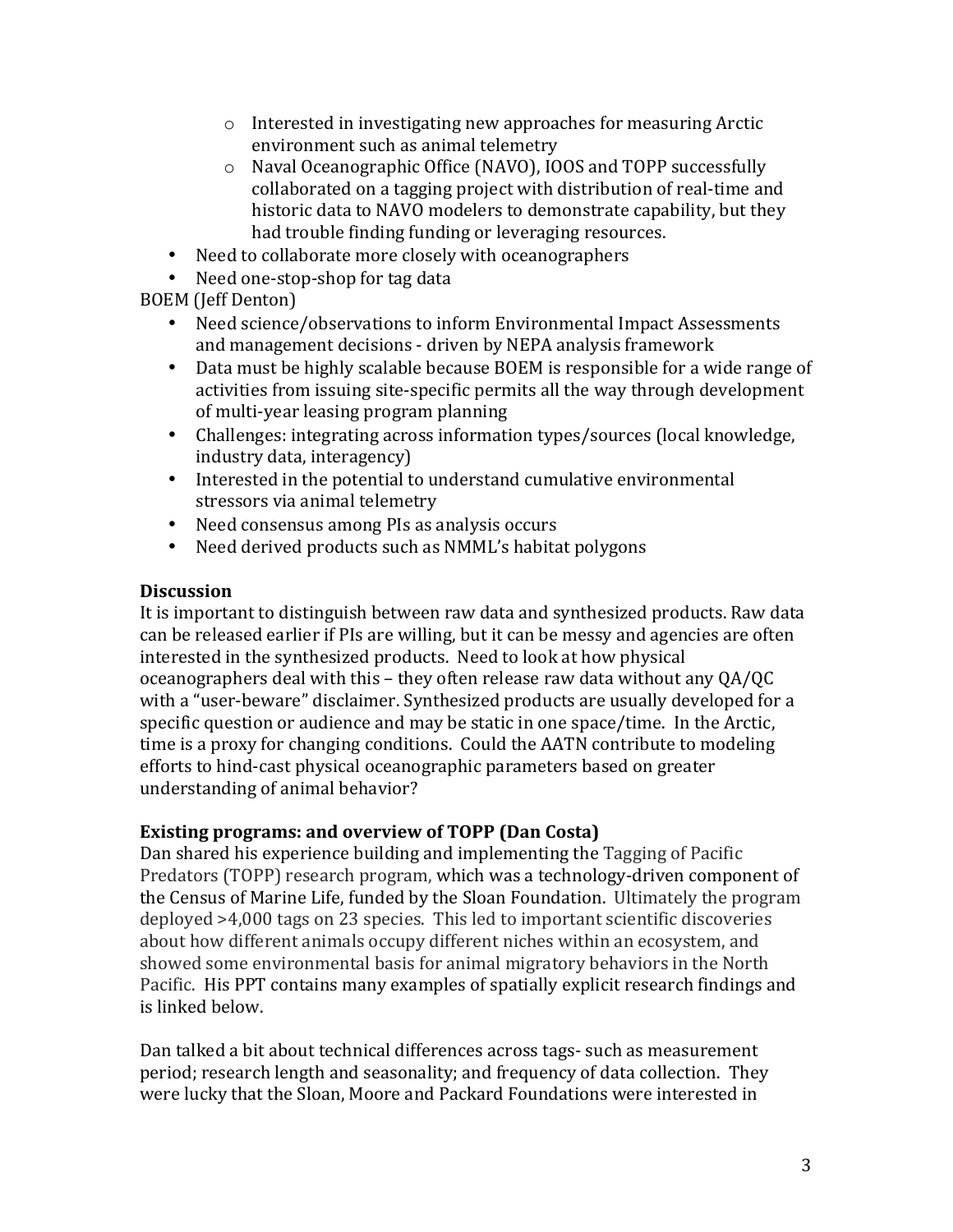funding many of the tags. Additionally each of the collaborators secured some additional grants and through Census of Marine Life, the community worked together to leverage limited resources, agreeing to contribute to one central data integration archive. He stressed that one of the best things about the project was having this human network to bounce ideas off of and go through the mechanics of putting physical data together with biological information. Synergy came from having funding initially. The program was structured with 4 PIs, science oversight group, and then working groups by species guilds. There has not been any formal quantification of the benefits of this collaboration, but none of the multi-species papers referenced in his slides would have happened otherwise.

### **Existing Programs: AOOS Research Workspace (Rob Bochenek)**

Rob talked about his experience managing a wide variety of data types collected under various techniques throughout the AOOS system. His efforts to date have focused on integrating and upscaling some data sets while also co-hosting "odd man out" datasets that don't line up exactly with other datasets. Looking at the spectrum of telemetry data collection protocols and platforms, he thought it could be useful to set up an Arctic Animal Tagging Network to better understand what actual data exist, and what steps would be needed to transition to a more structured system for data integration. He drew a distinction between existing systems like TOPP, which are focused on making data available as final products, and the AOOS system, which is serving up raw data and tools for analysis.

Rob walked the group through an existing "Research Workspace" tool on the AOOS website which allows research collaborators to document and stage data. Here, someone with tag data can:

- 1. Create a project: first by describing the taxa, geographic area, and research abstract; then by creating folders to drag and drop data, formal metadata and informal workflow processes
- 2. Invite collaborators: invite new members to the project. New members can access and share data and files, compiling a spectrum of available data, sorting through data sets that can be integrated into particular research questions, describe what and why some data sets may not fit in initially, and review what project collaborators are doing to manipulate raw data.
- 3. The Workspace automatically generates metadata. AOOS is currently establishing mechanisms to publish data from the workspace and automatically archive it to NODC and any number of archival systems.

The Workspace may be an ideal location to build a network to develop shared understanding within a secure data-sharing environment. There was some discussion about options for controlling access and securely sharing data within a community of experts. The TOPP system established firewalls both because they could (being funded largely by foundations and before mandates for open data access were so pervasive) and because of the nature of the data synthesis tasks they were performing.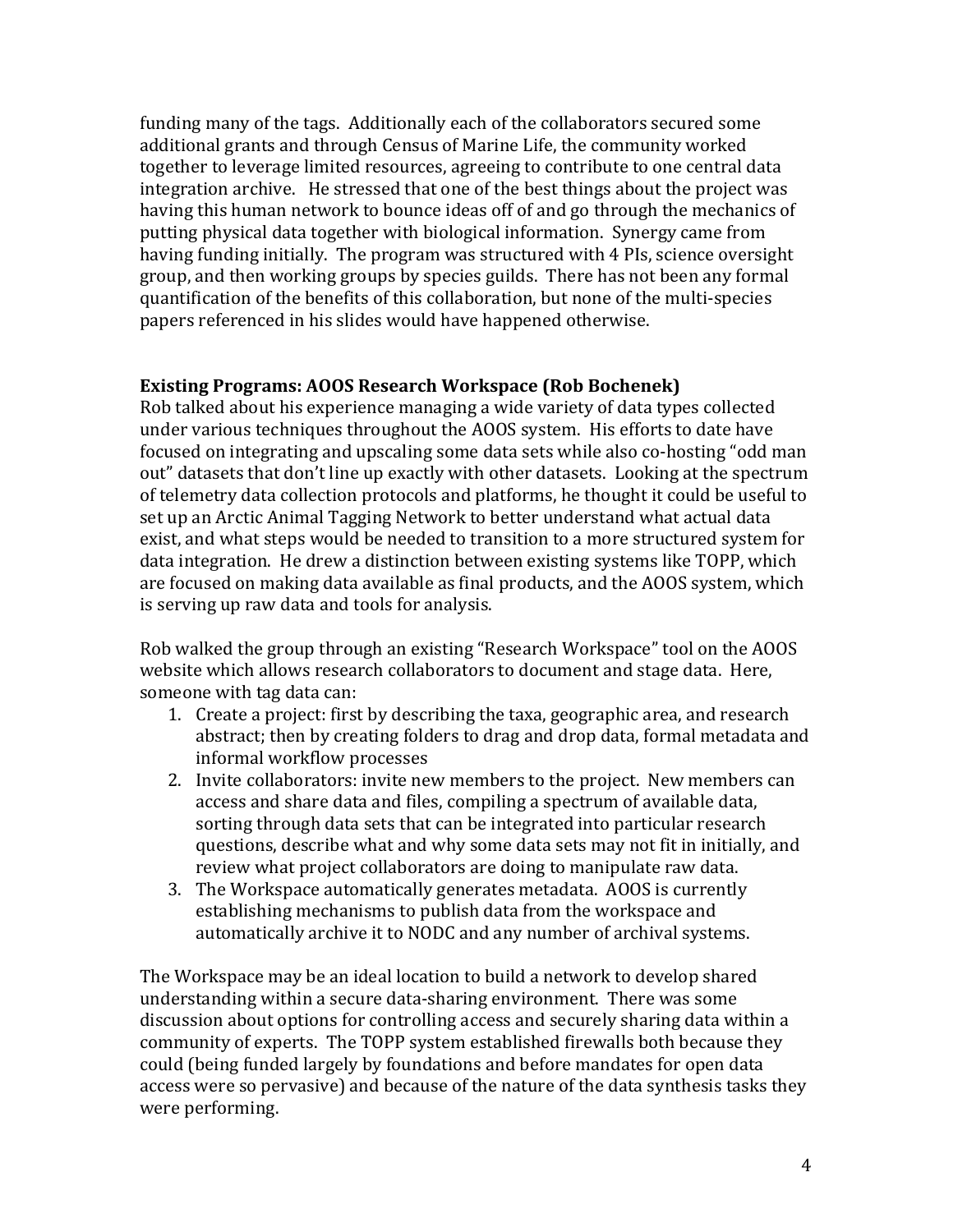### **Existing Programs: OBIS USA Data Enrollment Process (Phillip Goldstein)**

Phil walked through the US node of the Ocean Biographic Information System (OBIS) federal data archive and analytics. His slides go through a step-by-step process for data enrollment and are attached below. He made three salient points to keep in mind as this network comes together:

- It takes resources to be able to support and integrate different data types.
- If you are reusing existing data types, don't re-import them; integrate with them remotely on a standards-interface basis.
- If you are innovating new data types or extending features of existing data types, get funded for it. It will require effort and this effort will contribute value to your community and others.

Hassan Moustahfid stressed the importance of learning from other systems and identified a need for an inventory of tools for operational use. There was discussion about a potential role for tag manufacturers to help with this or even getting someone like Rob to help develop approach to make the data gathered and compiled properly upfront so that it is easy to capture and share, and so that it is compliant with existing and developing data standards.

## **Data Gatherer's Perspective (Josh London)**

Josh began by acknowledging that researchers who collect raw data need assistance getting that raw data into useable forms. But just because tools exist doesn't mean that researchers are going to find them- or know how to use them. He suggested that a key priority for the Arctic Animal Tagging Network be a clear and concise write-up of data management methods, establishing a clear process for scientists to communicate and develop systems.

Biologists are not trained in large-scale data management. Overall, the field has limited programming skills, primarily relying on "mouse click" type interaction. Biologists are sometimes hesitant to even share data because of worries about data quality, and even errors, which are non-critical to their research, but could be critical under conditions of some other research question. Data collection and study design is sometimes so nuanced that researchers are hesitant to separate their specific study information from its data. Researchers see benefits of networking and sharing data, but note that there are a lot of operational barriers. Importantly, at the end of the day, time spent developing skills and training for effective, scalable database design and data management practices is time that biologists are not being biologists.

Agencies have limited capacity for data consultation and data base development either. Agencies are constrained by: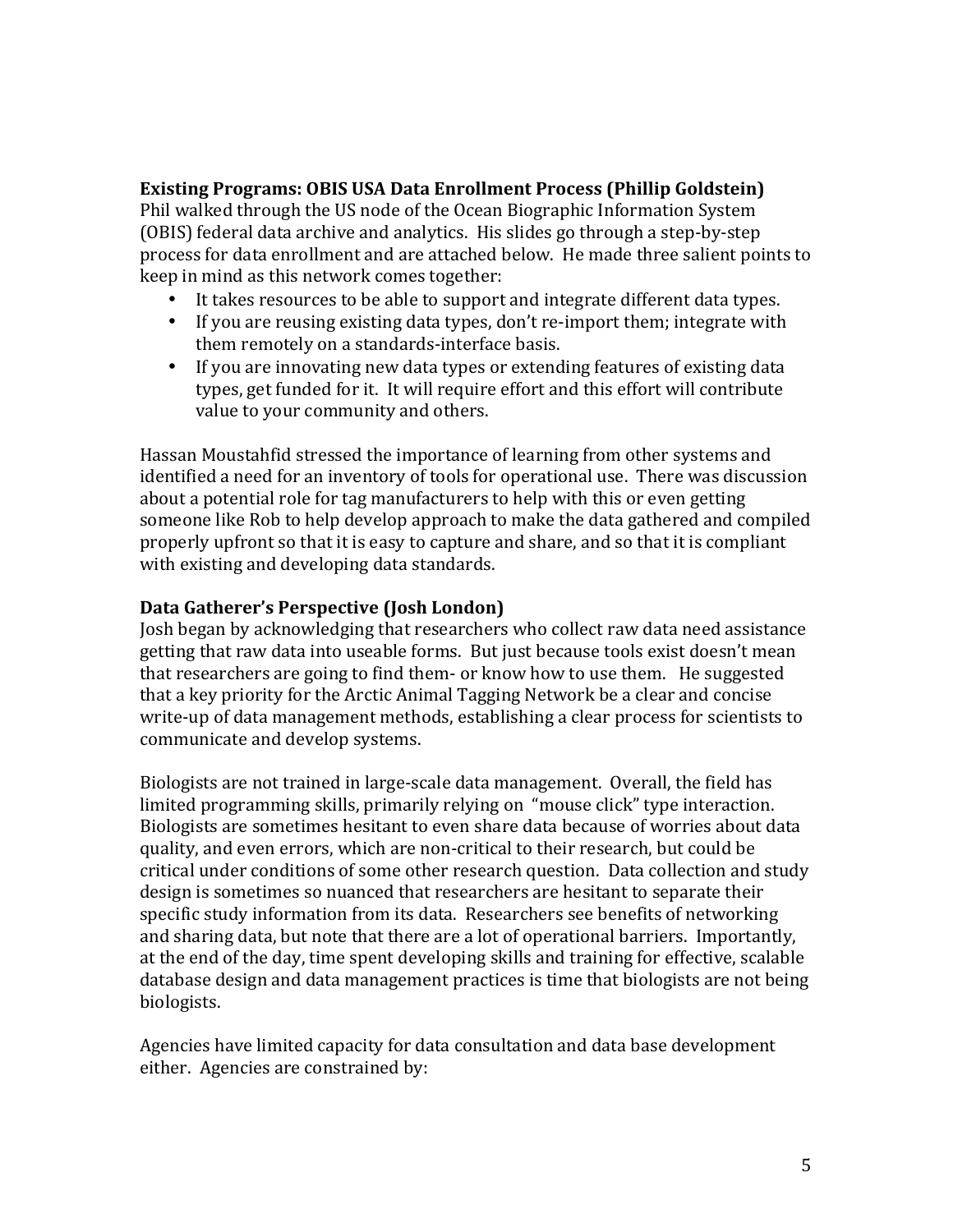- $\circ$  Opportunistic or ad-hoc database design and management by the least skilled users
- $\circ$  Limited funds, especially as agency internal needs compete with agency mandates
- $\circ$  IT policies and investments vary across institutions making collaboration difficult
- $\circ$  No standards for sharing "raw" data
- $\circ$  Limited resources to qa/qc data; yet ultimate responsibility if posting for other users

Josh gave a personal example of the limitations of his current approach:

- $\circ$  Oracle framework in use (others are in excel)
- $\circ$  Single point of access failure (input limited to Josh)
- o Limited documentation of design
- $\circ$  Design may or may not be the best.
- $\circ$  Main objective is to provide data to analyst

And he identified internal and external priority needs for improvement: (internal)

- $\circ$  Data management and design consultation
- $\circ$  Data design and documentation
- o Low tech exploration tools
- $\circ$  Database and application developers
- $\circ$  Training opportunities

(external)

- $\circ$  Meaningful public access
- $\circ$  Clear data sharing policy with best practices
- o Encourage/facilitate scientific collaboration
- $\circ$  Meet agency needs and requirements
- $\circ$  Communicate scientific knowledge in the modern/digital age sharing knowledge and expertise just as important as sharing data
- $\circ$  Publish data once

Phillip Goldstein commented that the info about tag model choice or programming should be captured in the Metadata – but that is not possible now with the current standards, so we need to raise this issue higher up to the Metadata standards decision makers.

Dan Costa pointed out that the Southern Ocean Observing System did propose to SCOR an "Essential Biological Variables" standard (actually it was for a SCOR working group to develop "Ecosystem Essential Ocean Variables (eEOV) for measuring change in the biological properties of marine ecosystems.")

## **Science Questions – Russ Andrews and Rosa Meehan**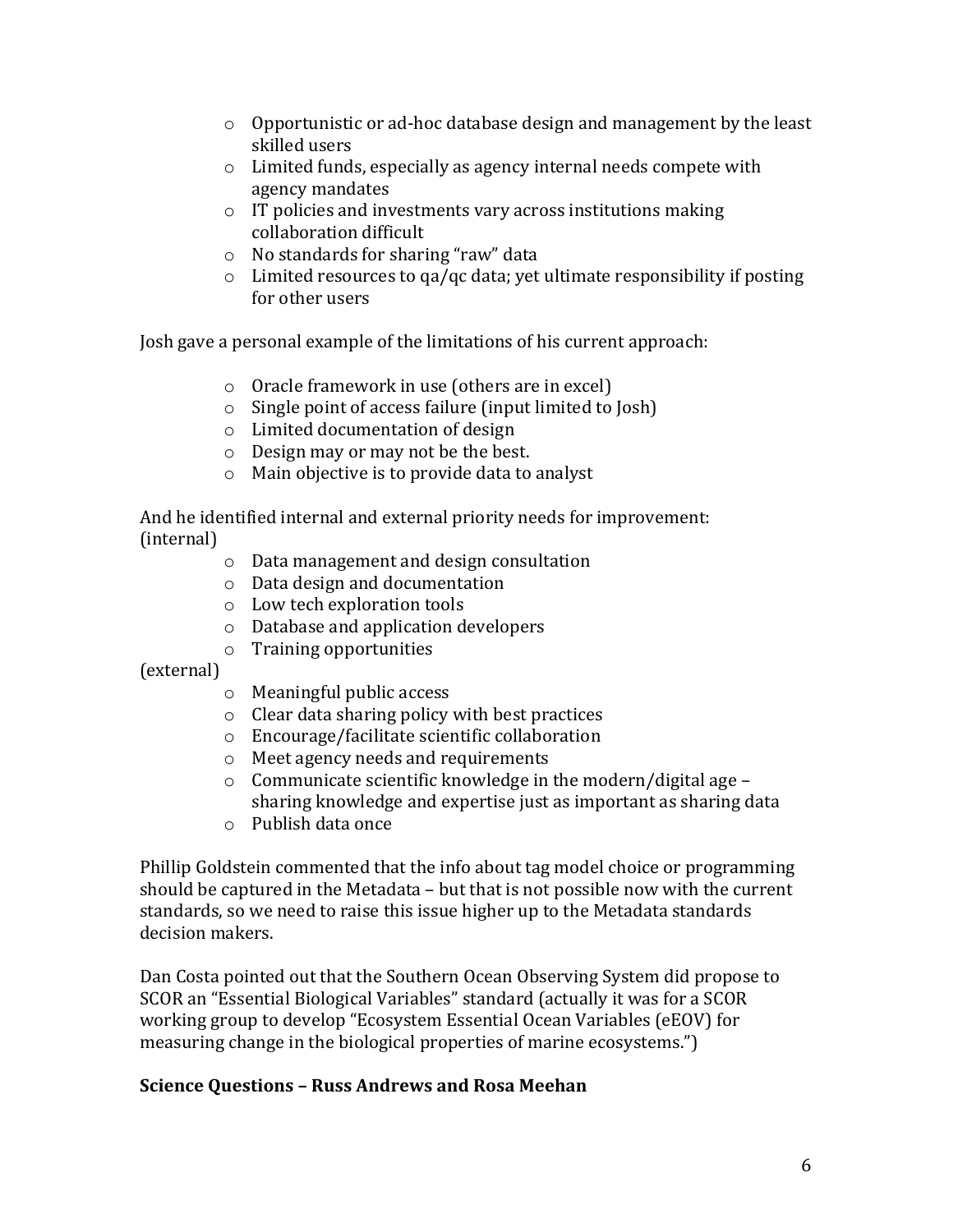Rosa and Russ facilitated a discussion about what sort of science question the network could start working on as a sort of "proof of concept" to begin sharing arctic tagging data. The purpose of this network is to:

- Increase coastal and ocean observation
- Facilitate data access
- Enhance collaboration
- Enable broadly synthetic studies

There was interest in the question of how animals respond to ice melt. An important goal will be to look at many species together to search for commonalities on how species are responding. While TOPP initially just focused on tagging and tracking data, ultimately they began integrating other information. Today, knowing what we know now, they would start with bigger questions, incorporating other types of animal observation data alongside the tag-collected data, right from the getgo. Russ and Rosa shared a list of preliminary questions in their PPT, posted below.

Within the principal interest of seasonal and long-term adaptation to changes in ice, the following criteria was identified to guide the research:

- Immediately opportunistic funding
- Animal-borne sensor data of value to oceanographers defines "telemetry" as primary source of data
- Multiple data collectors
- Multiple species system type focus
- Addresses management focus
- Geographic focus Beaufort and Chukchi

### Approach

- Increase access and sharing of existing data
- Integrated research project build in increased access to telemetry data
	- $\circ$  Derived product/s would be good to identify then work backwards to determine how to get there
	- $\circ$  Can be pitched to funders

Possible pilot project - looking at bowheads, eiders, bearded seals and other benthic feeders would meet the interests of management, research and operational interests, and have added benefit that all of these animals have already been tagged.

### **Products**

More than the scientific question itself, people seemed interested in becoming more efficient in their own efforts to share and integrate data. One really beneficial result of this network will be to identify what biological ocean observing data best meets the needs of multiple users.

Funding was identified as a need to provide an incentive for participation. Upcoming funding opportunities could include– MARS; NPRB/NSF; ONR; IOOS sensor development; AON